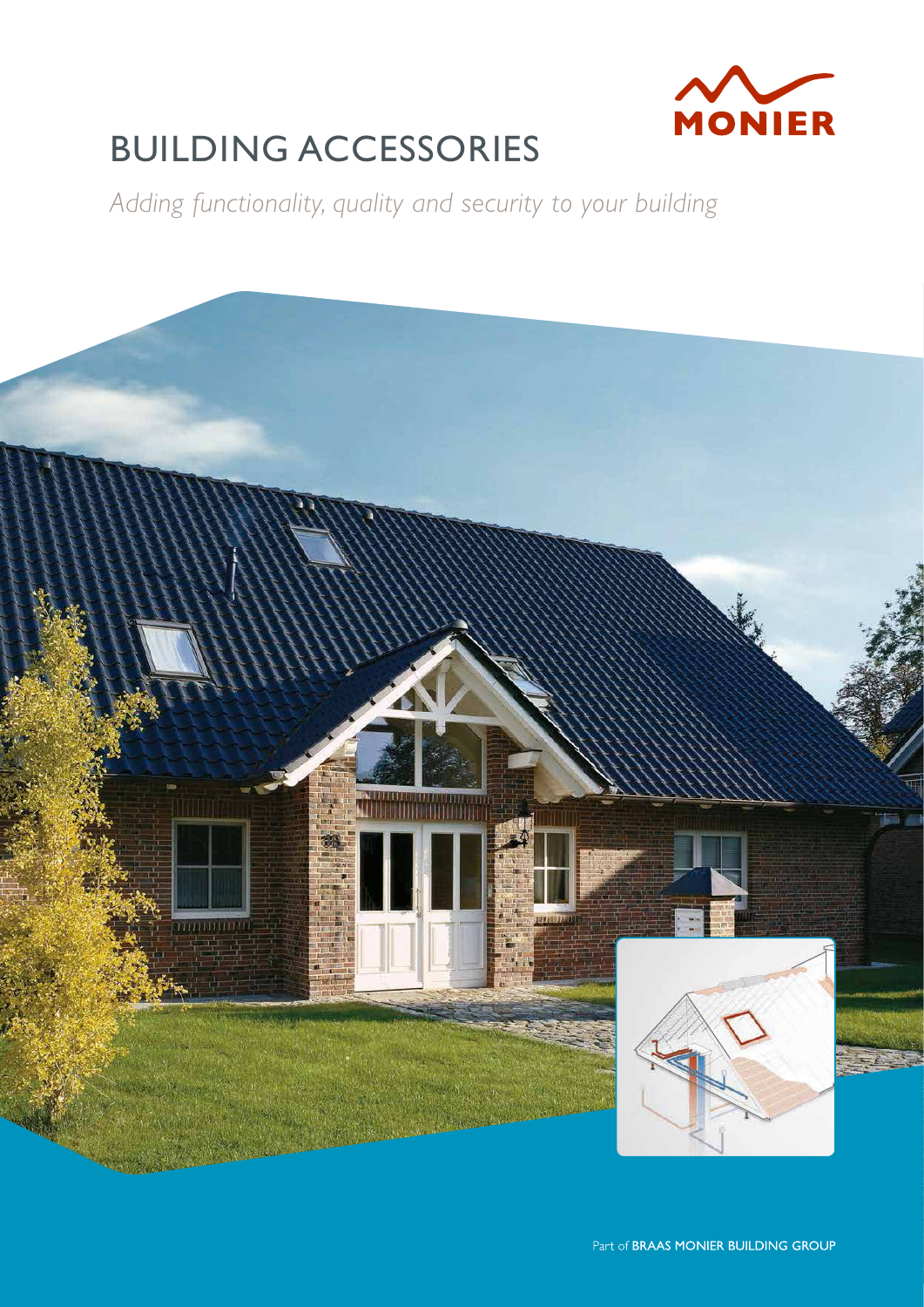# Excellence in roofing components and sealing

Modern roofs not only offer protection from the elements, they also provide a variety of functions for the home. With the appropriate roofing accessories, our roofs transform into complete roof systems, adding functionality, quality, security and an attractive appearance to the roof. They perfectly match our roofing tiles in colour and specification. Ever rising energy efficiency and security standards increase the importance of this system approach constantly.

With a large variety of quality roofing products we are a global player in the components business. Six plants on three continents provide products for all Braas Monier country organisations.

# RANGE OF PRODUCTS

- Ridge and hip
- Underlays
- Roof outlets (pitched and flat roofs)
- Snow & safety
- Gutters
- Valleys
- Windows





Snow & safety **Insulation** 

- Abutments
- Eaves
- Fixings
- Underlays **•** Solar flashing **Abutments** 
	- Insulation (on-rafter, on-deck, accessories)







#### INNOVATION – ROOF OUTLETS

Roof outlets are an essential element of any roof as they allow for ventilation of the house and attic space.They can also be used to support other applications which have to be led through the roof, such as antennae or gas flues.

DuroVent is such a high quality roof outlet that allows for fixing of different tops on the base tile using an innovative clip-on system.The range of tops includes e. g. classic pipe ventilation or outlets for solar cables.

#### VENTILATED ROOF – FOR A BETTER CLIMATE INTHE ATTIC

Nowadays living space is expensive and in some regions scarce. More and more homeowners convert the cold and unfinished attic into a modern comfortable studio. To create a comfortable indoor climate under the roof makes high demands on the roof structure and use of roofing products. Braas Monier offers particularly high-quality roofing accessories that not only protect the roof construction from humidity from the outside, they also provide optimum ventilation and conduction of moisture under the roof.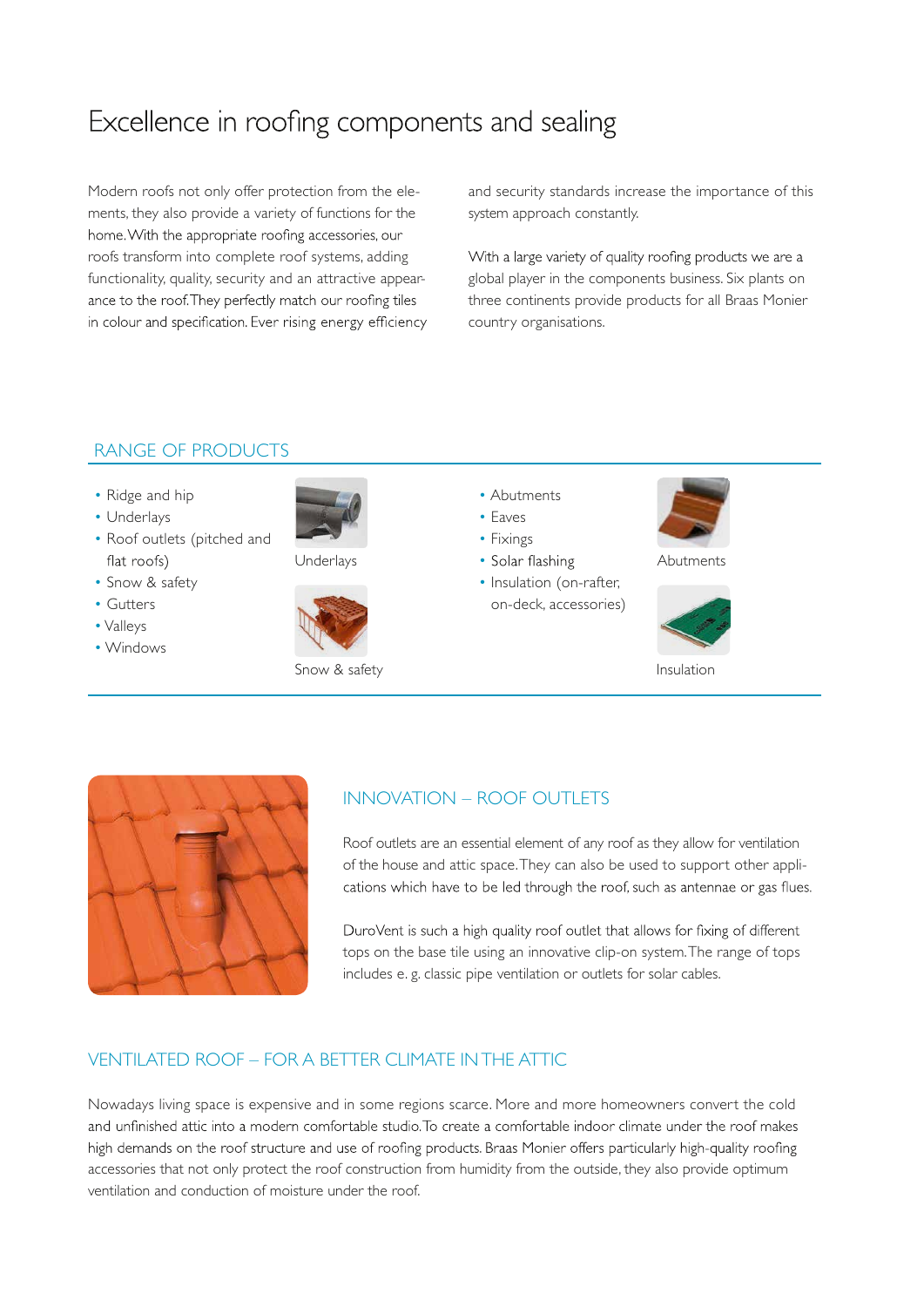

# IN-DEPTH MANUFACTURING EXPERTISE

As the central roofing components manufacturing hub for the Braas Monier Building Group, Monier Roofing Components brings together the Group's experience, expertise and portfolio in this area.We have six plants in Germany, Estonia, Malaysia and South Africa, which allow us to follow market demands closely and provide products to all Braas Monier business units across the globe. Carefully selected, proven raw materials combined with continuous engineering and intelligent technology enable us to deliver high-quality products at reasonable prices - not only for the roofing business.



# A PIONEER IN NEWTECHNOLOGIES AND INNOVATIONS

Monier Roofing Components has a number of patents registered for ground-breaking products and technologies developed in-house. Our dynamic product portfolio is driven by the continuous improvement of existing products as well as entirely new developments. An example is WRAPTEC, a new material for sealings in the field of technical insulation. It is based on our abutment products meant for walls, chimneys or windows.

#### PROVEN, HIGH-QUALITY PRODUCTS

At our in-house testing facilities, i.e. the windtunnel, we continually test and improve our products to make sure they are as functional, durable, reliable and attractive as possible. To ensure a balance between lab tests and field experience, we also collect climatic data from around the world via our own weather stations, and deploy live test applications in several countries. It goes without saying that our quality management system is certified according to ISO 9001:2000.